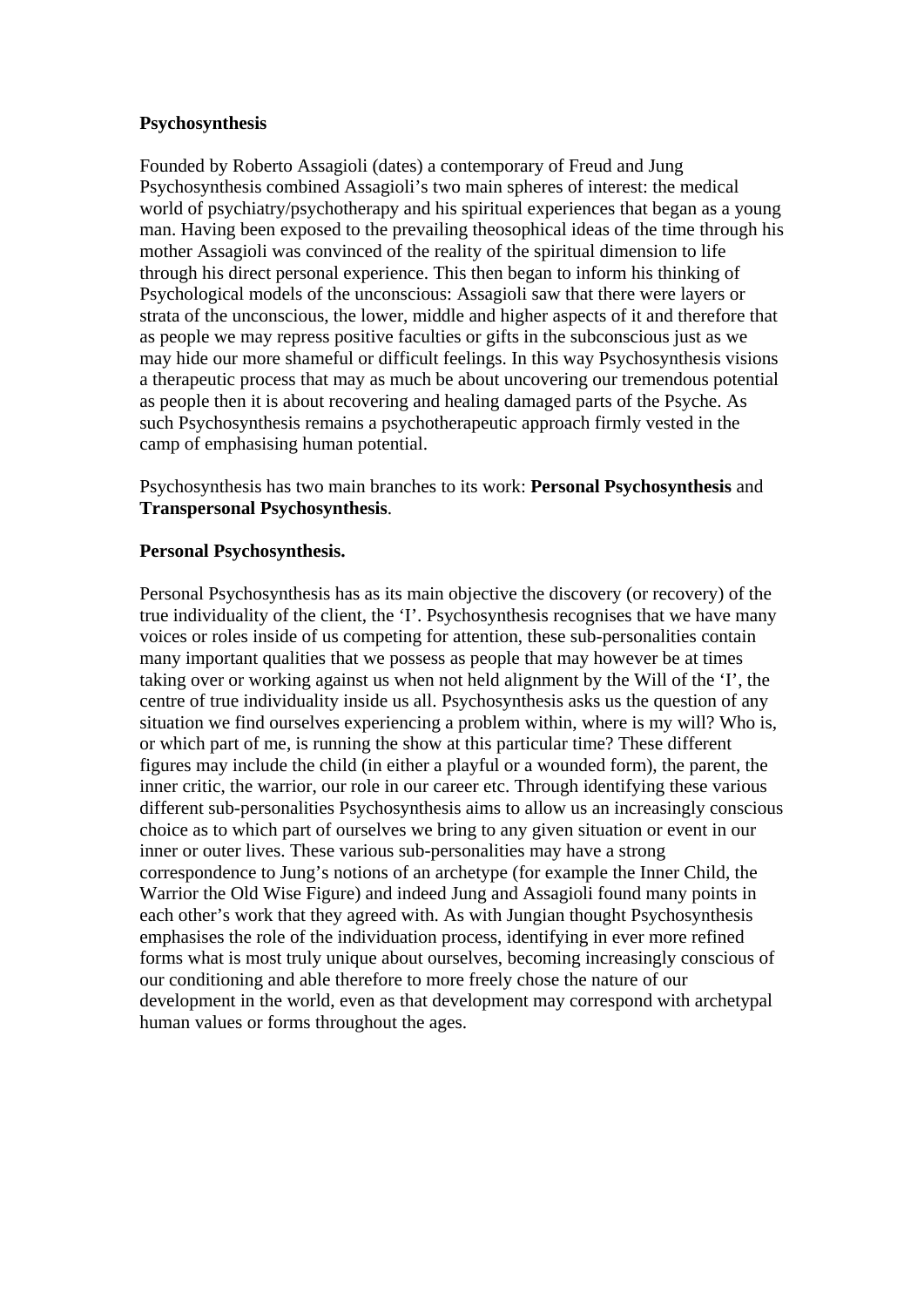### **Transpersonal Psychosynthesis.**

Psychosynthesis is a transpersonal therapy. This means that Psychosynthesis recognises that human existence in general and therefore any meaningful therapy takes place in a more than just personal context. This more than personal context may include the larger socio-political environment that we life in, the biosphere or physical environment, the collective unconscious from which we may follow Jung in asserting that the crucial archetypes humanity follows or interrelates with, emerge from and larger spiritual forces that make up existence, for example realized beings or teachers (such as Christ or the Buddha) or devic or angelic forces. So transpersonal Psychosynthesis involves an understanding of ourselves as operating within in a number of environments or systems, the environment of the earth (Gaia), the environment of man (culture and society) and the environment of larger spiritual movements or currents (religion, spirituality, direct experience or realization). In placing people consciously in these environments Psychosynthesis seeks to overcome what could be seen as an excessive inwardness in Psychotherapy, a sense or working on our personal process as a somehow separate event from our relationship to the world around us. I agree with Robert Sardello who in seminal books such as Love and the World, and The Soul of the World that therapy as with every other authentic process within life involves a movement to meet the Soul of things and if therapy subscribes to the illusion of a simply separate inner realm then we are in danger of losing our sense of the natural law or moral sense that comes to us in our meeting with the Soul of the World which may be realised symbolically or archetypically as Sophia, the nature of wisdom.

## **Present Issues**

In wishing to relate in integrity to the Soul of things Psychosynthesis seeks to appreciate women and men in their natural state so that we all may begin authentic existence exactly where we are at this given moment without having to pretend to anything different. In this way Psychosynthesis seeks to underpin the often mutually interpenetrative processes of personal and transpersonal Psychosynthesis with an existential solidity. In the realm of the existential nakedness of being with ourselves, each other and the nature of things we come to perceive our inherent truth as human beings. In this way Psychosynthesis seeks to experience the honesty of the human condition, which in itself can be of great relief to people who have been struggling with a sense of inauthenticity or inner shame about not living the truth of who they feel themselves to be. In this way in the process of Psychosynthesis do we seek to experience the meaning of the client's life or story as it already is, to allow the truth of that to come through, to allow a natural emergence of the client to determine the course of the therapy. In this way therapy outgrows it's merely palliative or subscribtive roles and seeks to place its primary response firmly in the reality of the client without restricting the parameter or larger context of that reality in any way.